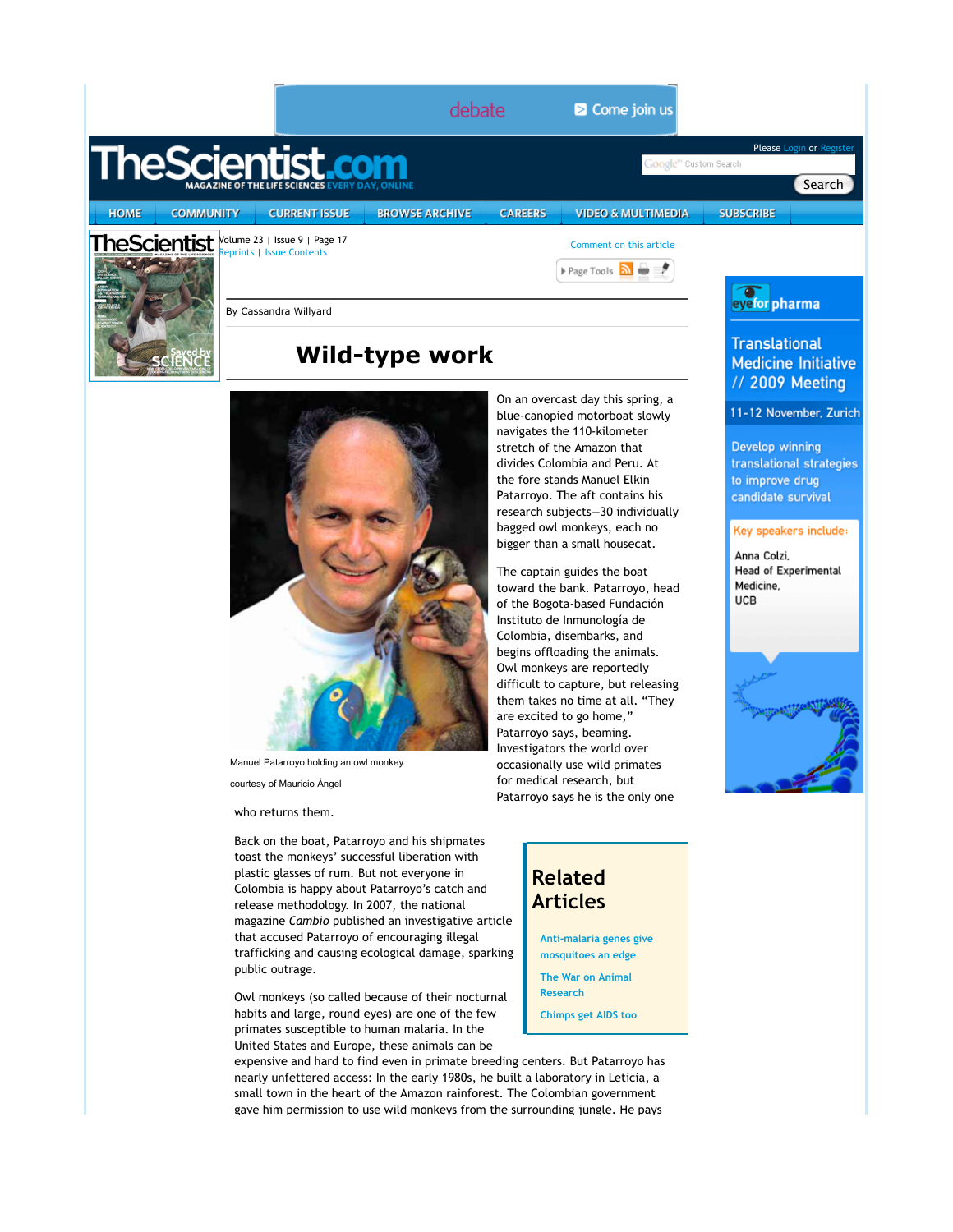## **FOLLOW The Scientist on**

nearly three decades. Most vaccines rely on pieces of dead or live pathogen to rouse an immune response. But Patarroyo synthesizes molecules that mimic proteins found in the malaria parasite instead. To test each molecule, he injects it into a group of five to 10 monkeys, then gives each a shot of 200,000 malaria parasites (roughly 200 times the number of parasites transmitted via a single mosquito bite). "If they get [malaria], the molecule doesn't work," he says.

**Not everyone is happy with Manuel Patarroyo's catch and release program.**

In the late 1980s, Patarroyo stumbled across a combination of four molecules that seemed to provide protection against the parasite ( *Nature* 328:629–32, 1987), but failed in larger clinical trials. "At that point, the field turned away from Patarroyo's approach," says an expert in

malaria vaccine research who declined to be named. "He became marginalized."

Patarroyo has hardly faded away, however—according to ISI, he has published more than 250 papers, which have gathered more than 5,000 citations, mostly within the last 10 years. Today, Patarroyo is following more or less the same approach, but this time he's aiming for a vaccine composed of at least 60 molecules. The more molecules, the better he thinks the protection will be.

The researcher is wary of talking on the record about the number of primates that have passed through his lab. In March, his lab contained about 650 animals. The Colombian government has issued permits for at least 4,200 animals in total since 1994, and Patarroyo admits to "several thousand." But Angela Maldonado, a conservationist at Oxford Brookes University in England who has been interviewing the collectors, says that the number captured recently could be as high as 4,000 a year.

It's not yet clear what, if any, impact Patarroyo's unconventional methods are having on local populations. (Owl monkeys aren't endangered or even threatened.) Although the monkeys receive a dose of artequin to rid them of malaria before they are released, some Colombian scientists have expressed concern that they may be spreading diseases. Maldonado is worried that the liberated monkeys might be dying off. Eduardo Fernandez-Duque, a behavioral ecologist at the University of Pennsylvania who studies owl monkeys in Argentina, says that the animals are highly territorial. "If I were to release an owl monkey from the lab into a forest filled with owl monkeys," he says, "I would be very concerned that other monkeys may just beat the animal to death."

Camilo Pirajoín, the vet who oversees Patarroyo's lab in Leticia, says that doesn't happen. But his evidence is largely anecdotal. The monkeys that participate in Patarroyo's experiments receive small tattoos. "We know that those animals can live in the jungle," Pirajoín says, "because the collectors have recaptured them."

## FOURTH ANNUAL TRANSLATIONAL **STEM CELL RESEARCH CONFERENCE**



Rating: **3.17**/5 (6 votes )

Comment on this article

**Skin Cancer/** Melanoma

from the **National Cancer Institute** 





**D** Life Sciences in Ireland **Supplements**

**D** Life Sciences in the Greater Phila. Region

Schizophrenia

**Autoimmunity** 

**Best Places to Work Survey Series**

 $\bullet$  **\$alary \$urvey** 

**The Scientist Video Awards**

**Lab Web Site and Video Awards**



**D** For Librarians **Institutions**

Recommend Us to You Librarian

**A** Advertise with Us **For Advertisers**

Contact Ad Team

2 2009 Media Kit